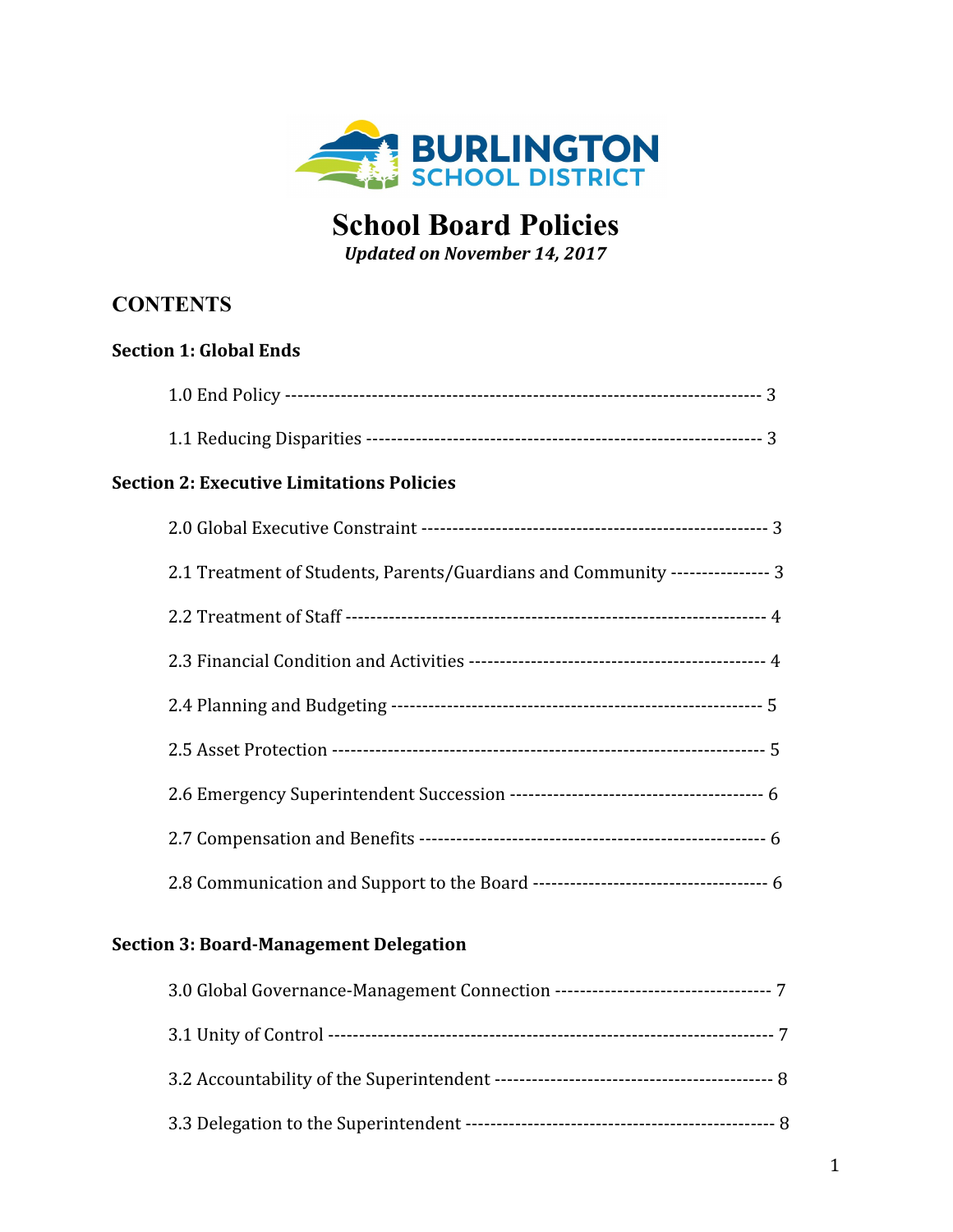| <b>Section 4: Governance Process</b>                                                   |  |
|----------------------------------------------------------------------------------------|--|
|                                                                                        |  |
|                                                                                        |  |
|                                                                                        |  |
|                                                                                        |  |
| 4.4 Board Officers and Their Method of Selection ---------------------------------- 12 |  |
|                                                                                        |  |
|                                                                                        |  |
|                                                                                        |  |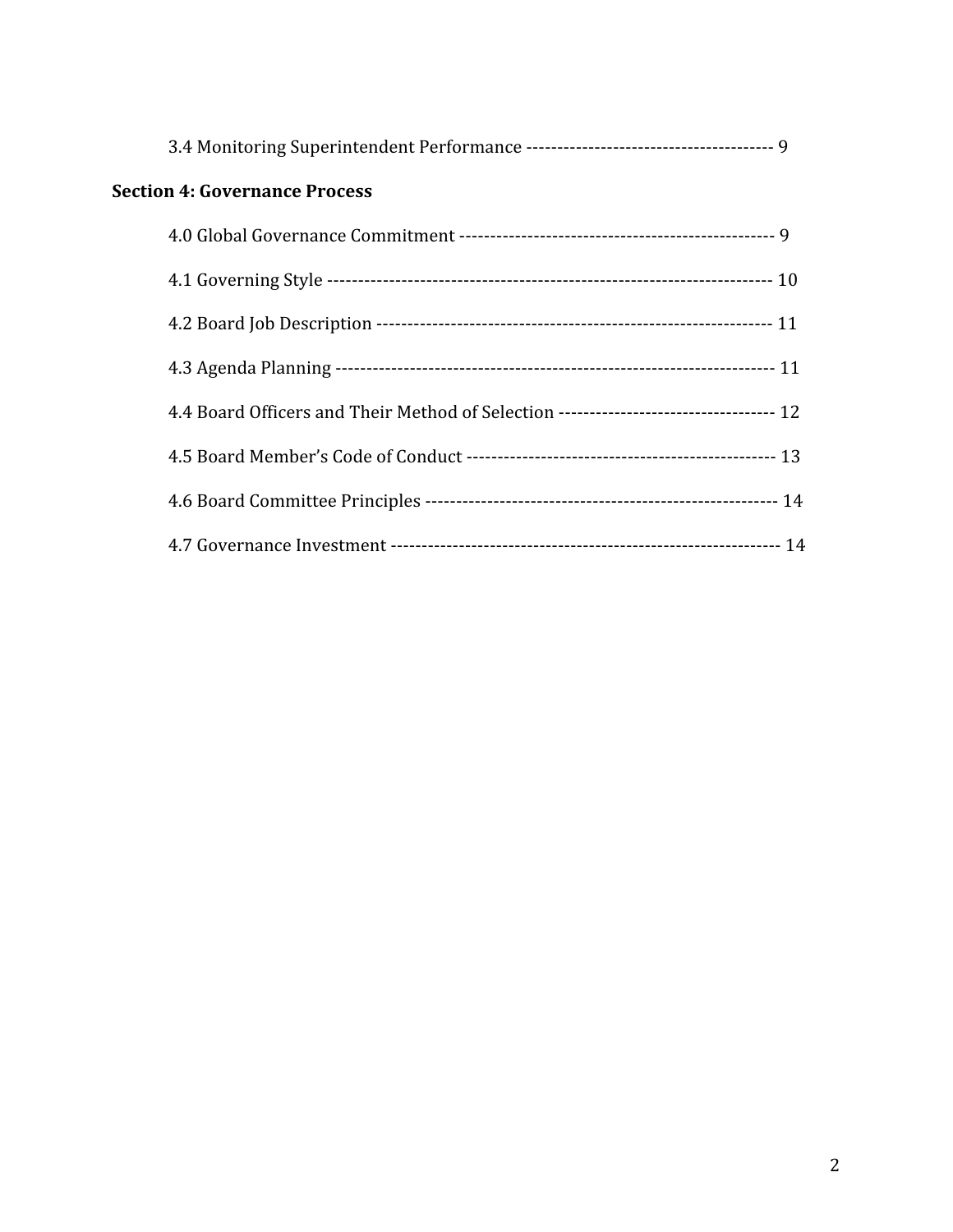# **ENDS**

### **Policy Title: 1.0 Global Ends**

The Burlington School District exists so that every student will graduate having achieved their highest academic, intellectual, and personal potential, and be prepared to thrive in a global community. In achieving this goal, the district will act inclusively and equitably, recognizing the diversity of our student body.

# **1.1 Reducing Disparities**

Reducing Disparities. The difference in academic achievement between the highest achieving and lowest-achieving student groups will decrease.

# **Executive Limitations**

### **2.0 Global Executive Constraint**

The Superintendent of the Burlington School District shall not cause or allow any practice, activity, decision, or organizational circumstance that is unlawful, unsafe, imprudent, or in violation of commonly accepted educational and professional ethics and practices.

#### **2.1. Treatment of Students and Parents/Guardians**

With respect to interactions with students and parents/guardians of the Burlington School District or those applying to be students or parents/guardians, the Superintendent shall not cause or allow conditions, procedures, or decisions that are untimely, unclear, or unnecessarily intrusive.

Further, without limiting the scope of the foregoing by this enumeration, the Superintendent of the Burlington School District shall not:

- 1. Elicit information for which there is no clear necessity.
- 2. Use methods of collecting, reviewing, transmitting, or storing student/family information that fail to protect against improper access to the material elicited.
- 3. Fail to operate facilities with appropriate accessibility and privacy.
- 4. Fail to establish with students and parents/guardians a clear understanding of what may be expected and what may not be expected from the services offered.
- 5. Fail to inform students and parents/guardians of this policy or to provide a way to be heard for persons who believe they have not been accorded a reasonable interpretation of their protections under this policy.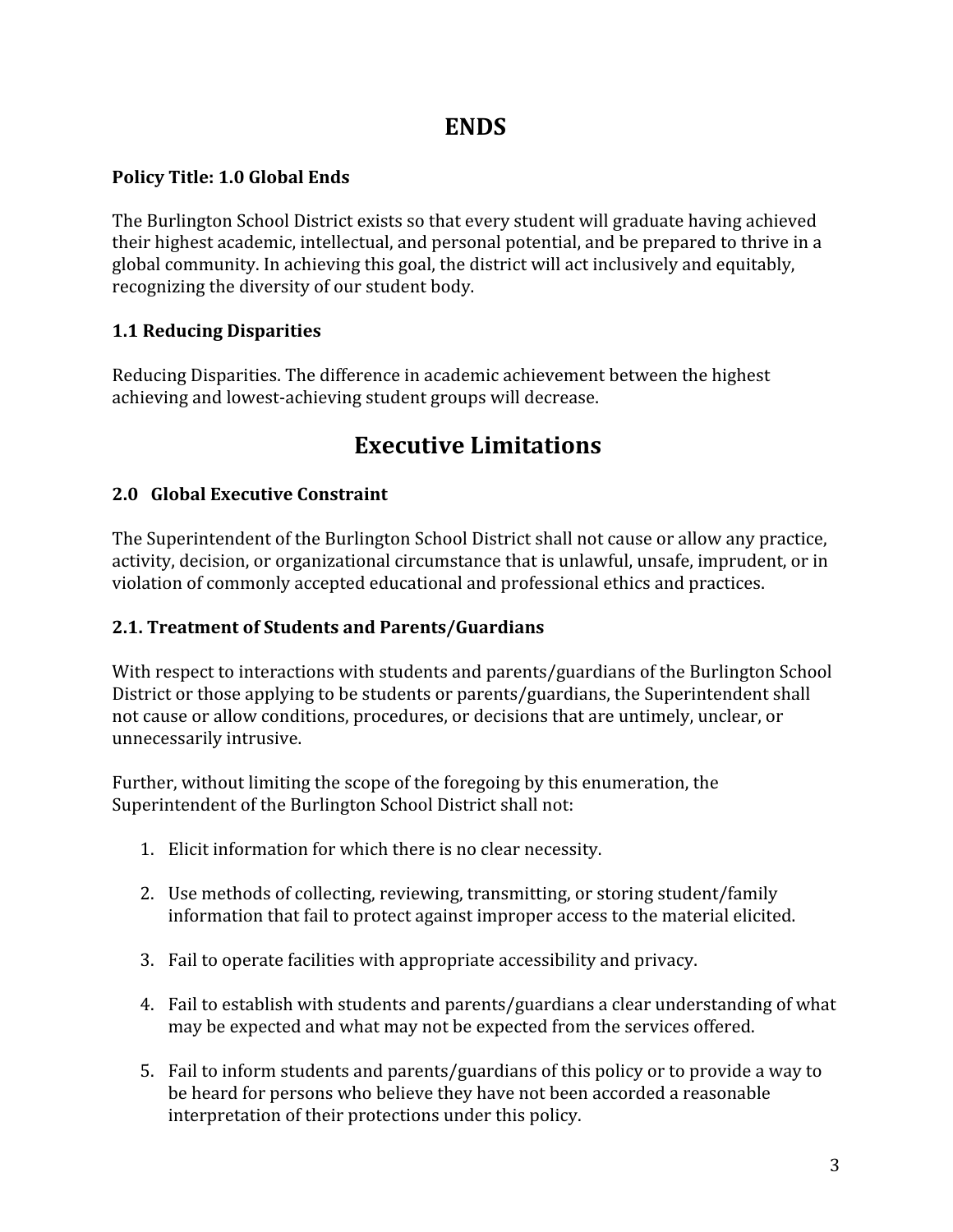- 6. Fail to implement restorative practices for addressing social/behavioral issues
- 7. The Superintendent shall not cause or allow disparities in suspension rates between different groups.

### **Policy Title: 2.2. Hiring and Treatment of Staff**

With respect to the treatment of paid staff the Superintendent shall not:

- 1. Operate without written personnel rules that (a) clarify rules for staff, (b) provide for effective handling of grievances, and (c) protect against wrongful conditions.
- 2. Discriminate against any staff member for non-disruptive expression of dissent.
- 3. Fail to acquaint staff with the Superintendent's interpretation of their protections under this policy.
- 4. Allow staff to be unprepared for emergency situations
- 5. Cause or allow the recruitment or hiring of administrators, faculty or staff outside of the district's inclusive recruitment and hiring processes designed specifically to increase and ensure a culturally proficient and diverse work force in the District.

#### **Policy Title: 2.3. Financial Condition and Activities**

With respect to the actual, ongoing financial condition and activities, the Superintendent shall not cause or allow the development of financial jeopardy or material deviation of actual expenditures from board priorities established in Ends policies.

Further, without limiting the scope of the foregoing by this enumeration, the Superintendent shall not:

- 1. Expend more funds than have been budgeted.
- 2. Incur debt in an amount greater than can be repaid by certain otherwise unencumbered revenues within sixty days.
- 3. Use any long-term reserves.
- 4**.** Conduct interfund shifting in amounts greater than can be restored to a condition of discrete fund balances by certain otherwise unencumbered revenues within thirty days.
- 5. Allow payroll and debts to be settled in an untimely manner.
- 6. Allow tax payments or other government-ordered payments or filings to be overdue or inaccurately filed.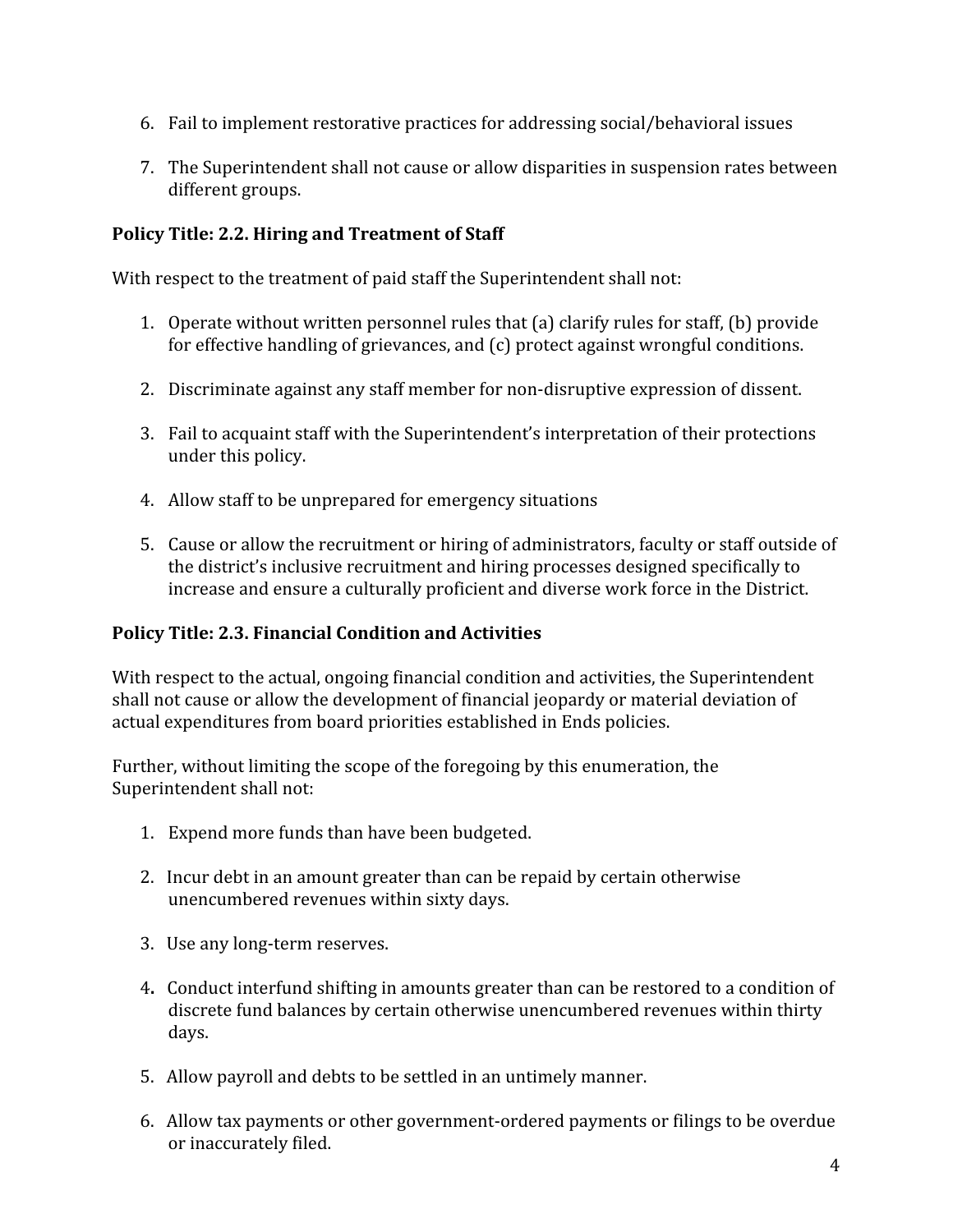- 7. Spend any surplus revenues.
- 8. Make a single unbudgeted purchase or commitment of greater than \$25,000. Splitting orders to avoid this limit is not acceptable.
- 9. Allow receivables to be unpursued after a reasonable grace period.

#### **Policy Title: 2.4. Planning and Budgeting**

The Superintendent must not operate without multi-year strategic plans and annual budgets that address intentional and improved Ends accomplishment along with avoidance of fiscal jeopardy.

The Superintendent must not create plans or budgets that:

- 1. Risk incurring those situations or conditions described as unacceptable in the Board policy "Financial Condition and Activities (2.3)."
- 2. Omit credible projection of revenues and expenses, separation of capital and operational items, cash flow, and disclosure of planning assumptions.
- 3. Provide less for board prerogatives during the year than is set forth in the Governance Investment Policy.

#### **Policy Title: 2.5. Asset Protection**

The Superintendent shall not cause or allow district assets to be unprotected, inadequately maintained, or unnecessarily risked.

Further, without limiting the scope of the foregoing by this enumeration, the Superintendent shall not:

- 1. Allow board members, staff and the District itself to be inadequately insured against theft and casualty losses and liability.
- 2. Allow un-bonded personnel access to material amounts of funds.
- 3. Subject facilities and equipment to improper wear and tear or insufficient maintenance.
- 4. Unnecessarily expose the District, its board, or its staff to claims of liability.
- 5. Allow information and files to be exposed to loss or significant damage.
- 6. Allow for practices that do not comply with Generally Accepted Accounting Principles.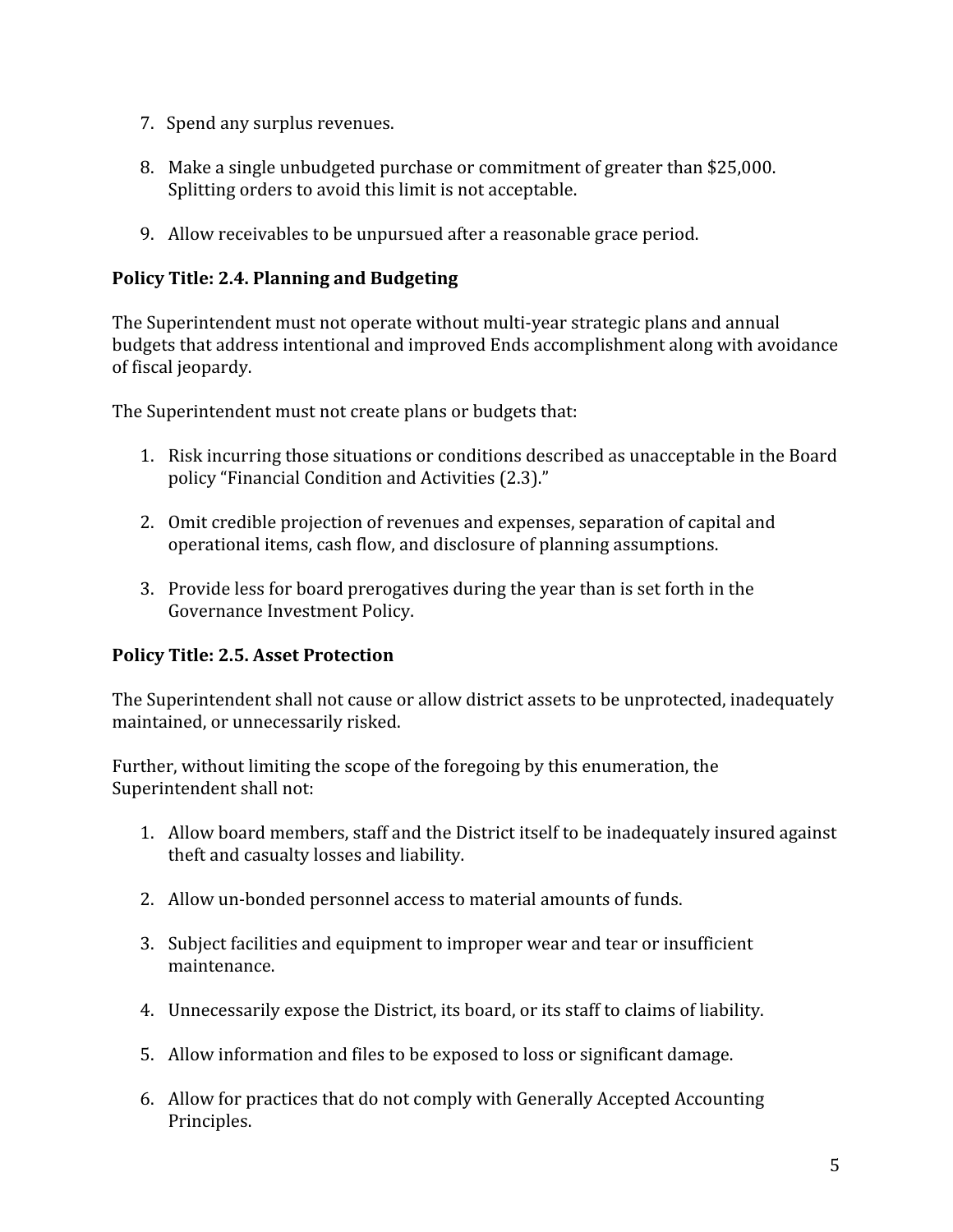- 7. Compromise the independence of the board's audit or other external monitoring or advice.
- 8. Endanger the District's public image, its credibility, or its ability to accomplish Ends.
- 9. Close any buildings as public schools.
- 10. Deviate from Burlington Investment Procedures or expose any Burlington School District endowments to unnecessary financial risk.

#### **Policy Title: 2.6. Emergency Superintendent Succession**

To protect the Burlington School District from loss of Superintendent services, the Superintendent shall not permit there to be fewer than two other executives sufficiently familiar with the Burlington School Board and Superintendent issues and processes to enable either or both in combination to take over with reasonable proficiency as an interim successor.

#### **Policy Title: 2.7. Compensation and Benefits**

With respect to employment, compensation, and benefits to non-unionized employees, consultants, contract workers, the Superintendent shall not cause or allow jeopardy to financial integrity or to public image.

Further, without limiting the scope of the foregoing by this enumeration, the Superintendent shall not:

- 1. Change the Superintendent's own compensation and benefits.
- 2. Promise or imply permanent or guaranteed employment.
- 3. Establish or change compensation and benefits that deviate materially from the geographical or professional market for the skills employed.
- 4. Create greater obligations over a longer term than revenues can be safely projected, and in all events subject to losses in revenue.

#### **Policy Title: 2.8. Communication and Support to the Board**

The Superintendent shall not cause or allow the Board to be uninformed or unsupported in its work.

Further, without limiting the scope of the foregoing by this enumeration, the Superintendent shall not:

1. Neglect to submit monitoring data required by the board (see policy 3.4 on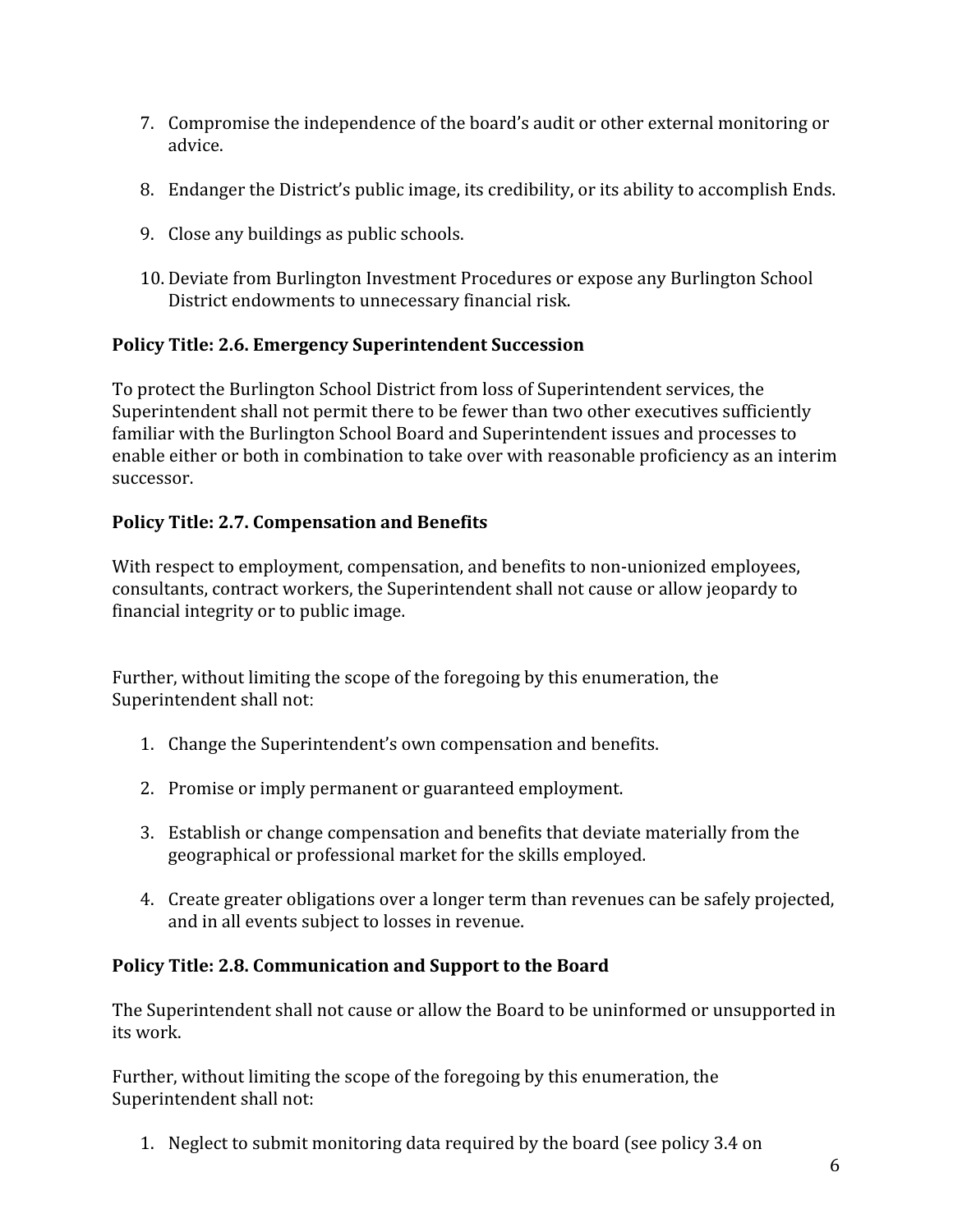monitoring Superintendent performance) in a timely, accurate, and understandable fashion, directly addressing the provisions of Board policies being monitored.

- 2. Allow the board to be unaware of any actual or anticipated noncompliance with any Ends or Executive limitations policy, regardless of the Board's monitoring schedule.
- 3. Neglect to submit unbiased decision information required periodically by the Board or let the Board be unaware of relevant trends.
- 4. Allow the Board be unaware of any significant incidental information it requires, including anticipated media coverage, threatened or pending lawsuits, and material internal and external changes.
- 5. Allow the board be unaware if, in the Superintendent's opinion, the Board is not in compliance with its own policies on Governance Process and Board-Management Delegation, particularly in the case of Board behavior that is detrimental to the work relationship between the Board and the Superintendent.
- 6. Present information in unnecessarily complex or lengthy form or in a form that fails to differentiate among information of three types: monitoring, decision preparation, and incidental.
- 7. Allow the board to be deprived of a workable mechanism for official board, officer, or committee communications.
- 8. Deal with the board in a way that favors or privileges certain board members over others except when responding to officers or committees duly charged by the Board.
- 9. Allow the board to do its work without the necessary items on its consent agenda. Necessary items are those decisions delegated to the Superintendent yet required by law, regulation or contract to be board-approved, along with applicable monitoring information.

# **Board Management Delegation**

#### **Policy Title: 3.0** . **Global Governance-Management Connection**

The Board's sole official connection to the District, its achievements, and its conduct will be through the Superintendent of schools.

# **Policy Title: 3.1. Unity of Control**

Only officially passed motions of the Board are binding on the Superintendent. Accordingly:

1. Decisions or instructions of individual Board members, officers, or committees are not binding on the Superintendent except in rare instances when the Board has specifically authorized such exercise of authority.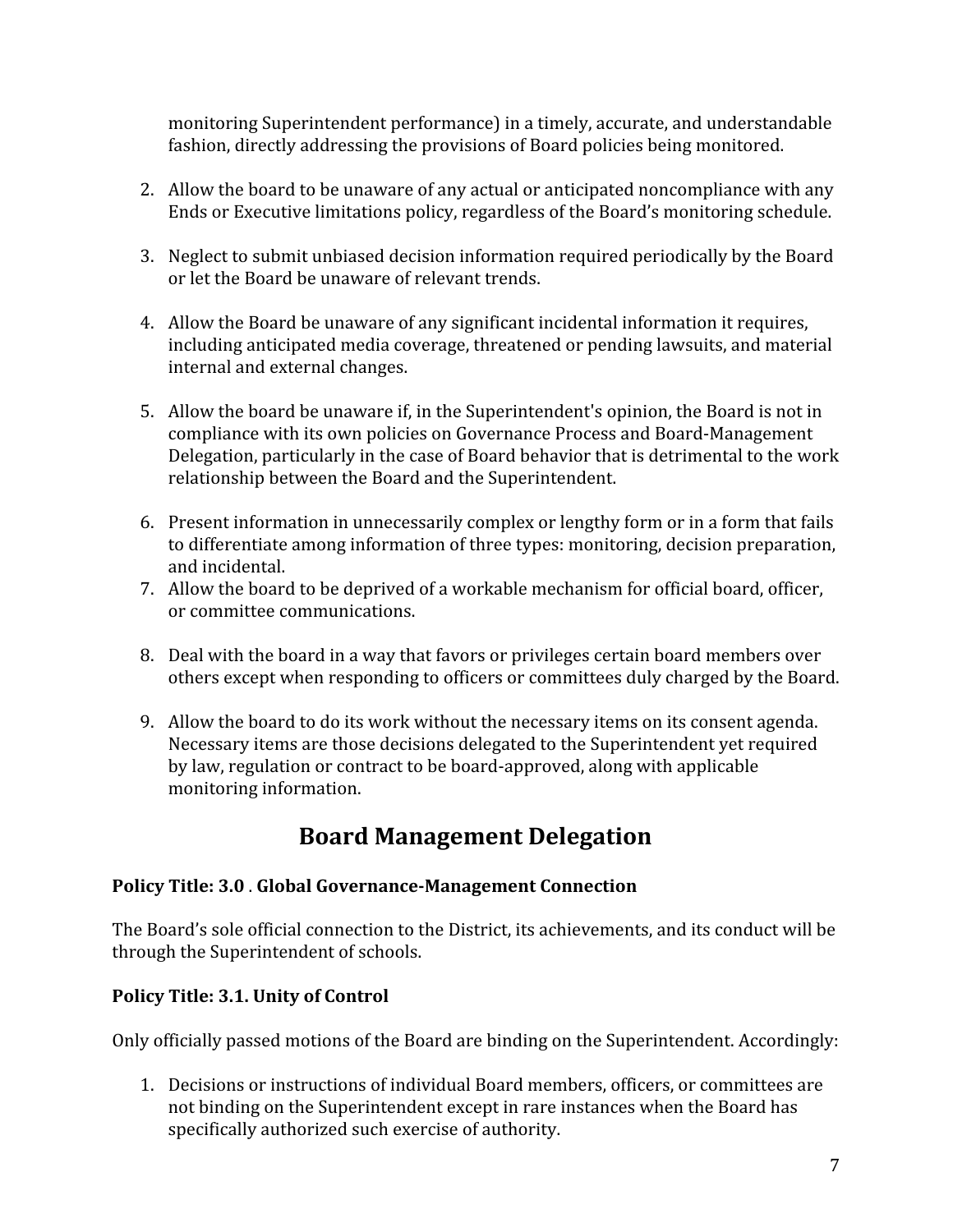2. In the case of Board members or committees requesting information or assistance without Board authorization, the Superintendent can refuse such requests that require, in the Superintendent's opinion, a material amount of staff time or funds or is disruptive.

#### **Policy Title: 3.2. Accountability of the Superintendent**

The Superintendent is the Board's only link to operational achievement and conduct, so that all authority and accountability of staff, as far as the Board is concerned, is considered the authority and accountability of the Superintendent. Accordingly:

- 1. The Board will never give instructions to persons who report directly or indirectly to the Superintendent.
- 2. The Board will not evaluate, either formally or informally, any staff other than the Superintendent.
- 3. The Board will view successful Superintendent performance as demonstrated by accomplishment of Board-stated Ends and avoidance of Board-proscribed means.

#### **Policy Title: 3.3. Delegation to the Superintendent**

The Board will instruct the Superintendent through written policies that prescribe the District's Ends to be achieved and describe situations and actions to be avoided, allowing the Superintendent to use any reasonable interpretation of these policies. Accordingly:

- 1. The Board will develop policies instructing the Superintendent to achieve specified results for specified recipients at a specified cost. These policies will be developed systematically from the broadest, most general level to more defined levels and will be called Ends policies. All issues that are not Ends issues as defined here are means issues.
- 2. The Board will develop policies that limit the latitude the Superintendent may exercise in choosing the organizational means. These policies will be developed systematically from the broadest, most general level to more defined levels, and they will be called Executive Limitations policies. The Board will never prescribe organizational means delegated to the Superintendent.
- 3. As long as the Superintendent uses any reasonable interpretation of the Board's Ends and Executive Limitations policies, the Superintendent is authorized to establish all further procedures, make all decisions, take all actions, establish all practices, and pursue all activities. Such decisions of the Superintendent shall have full force and authority as if decided by the Board.
- 4. The Board may change its Ends and Executive Limitations policies, thereby shifting the boundary between Board and Superintendent domains. By doing so, the Board changes the latitude of choice given to the Superintendent. But as long as any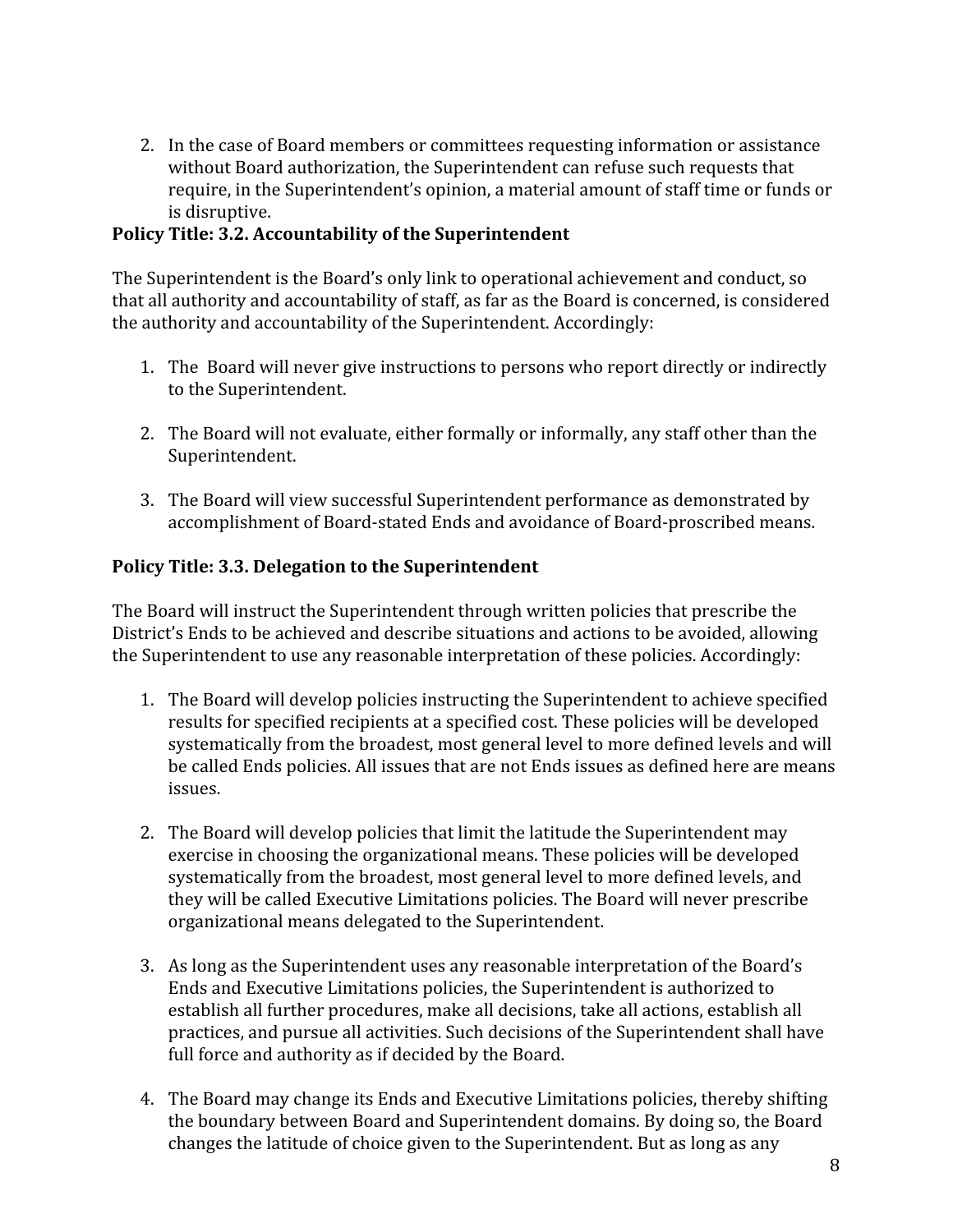particular delegation is in place, the Board will respect and support the Superintendent's choices.

#### **Policy Title: 3.4. Monitoring Superintendent Performance**

Systematic and rigorous monitoring of Superintendent job performance will be solely against the expected Superintendent job outputs: District accomplishment of Board policies on Ends and District operation within the boundaries established in Board policies on Executive Limitations. A formal evaluation of the superintendent by the board will occur annually by cumulating the regular monitoring data provided during the year and the board's recorded acceptance or non-acceptance of the reports and identifying performance trends evidenced by that data. Accordingly:

- 1. Monitoring allows the board to determine the degree to which board policies are being met. Information that does not do this will not be considered to be monitoring information.
- 2. The Board will acquire monitoring information by one or more of three methods:
	- a. by internal report, in which the Superintendent explains his or her interpretation of the policy being monitored, and provides a rationale for this interpretation, metrics for its achievement, and any other compliance information to the Board;
	- b. by external report, in which an external, disinterested third party selected by the Board assesses compliance with Board policies; or
	- c. by direct Board inspection, in which a designated member or members of the Board assess compliance with the appropriate policy criteria.
- 3. In every case, the Board will judge: (a) the reasonableness of the Superintendent's interpretation and (b) whether data demonstrate accomplishment of the interpretation.
- 4. In every case, the standard for compliance shall be any reasonable Superintendent interpretation of the Board policy being monitored. The Board is the final arbiter of reasonableness but will always judge with a "reasonable person" test rather than with interpretations favored by Board members or by the Board as a whole.
- 5. All policies that instruct the Superintendent will be monitored at a frequency and by a method chosen by the Board. The Board can monitor any policy at any time by any method but will ordinarily depend on a routine annual schedule.

# **Governance Process**

# **Policy Title: 4.0. Global Governance Commitment**

The purpose of the Board, on behalf of Burlington, is to see to it the Burlington School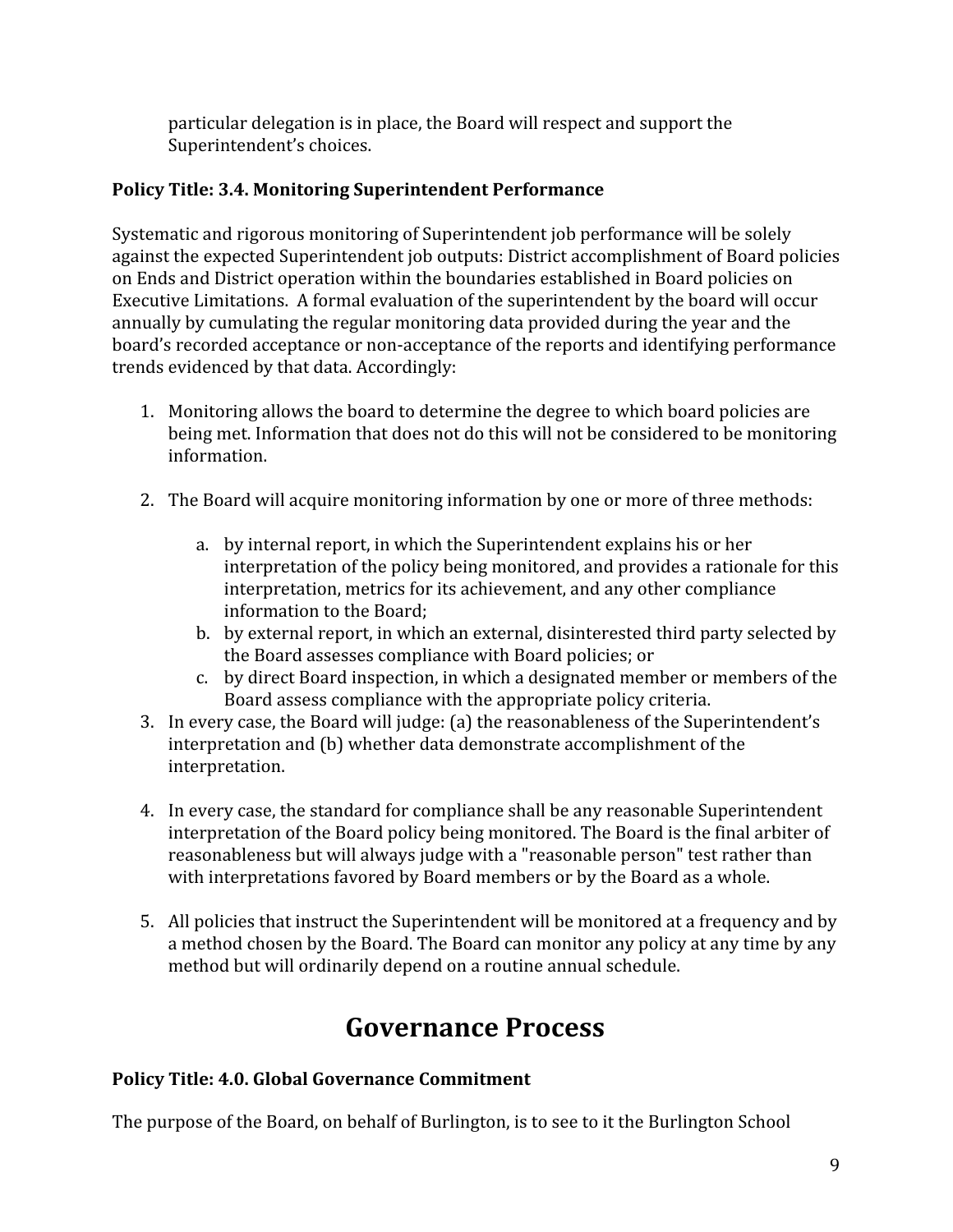District (a) achieves appropriate results for students at an appropriate cost (as specified in Board Ends policies) and (b) avoids unacceptable actions and situations (as prohibited in Board Executive Limitations policies).

# **Policy Title: 4.1 Governing Style**

The Board will govern lawfully, observing the principles of the Policy Governance model, with an emphasis on (a) outward vision rather than an internal preoccupation, (b) encouragement of diversity in viewpoints, (c) strategic leadership more than administrative detail, (d) clear distinction of Board and superintendent roles, (e) collective rather than individual decisions, (f) future rather than past or present, and (g) proactivity rather than reactivity. Accordingly:

- 1. The Board will cultivate a sense of group responsibility. The Board, not the staff, will be responsible for excellence in governing. The Board will be the initiator of policy, not merely a reactor to staff initiatives. The Board will not use the expertise of individual members to substitute for the judgment of the Board, although the expertise of individual members may be used to enhance the understanding of the Board as a body.
- 2. The Board will direct, control, and inspire the District through the careful establishment of broad written policies reflecting the Board's values and perspectives. The Board's major policy focus will be on the intended long-term Ends, not on the administrative or programmatic means of attaining those Ends. Board values will be drawn from the diverse values of the community informed by sources both internal and external to the District.
- 3. The Board will enforce upon itself whatever discipline is needed to govern with excellence. Discipline will apply to matters such as attendance, preparation for meetings, policymaking principles, respect for the distinction between its role and that of the Superintendent, and ongoing improvement of board governance processes. Although the Board can change its Governance Process policies at any time, it will scrupulously observe those currently in force.
- 4. Continual Board development will include orientation of new Board members in the Board's Governance Process and periodic Board discussion of process improvement.
- 5. The Board will allow no officer, individual, or committee of the board to hinder or serve as an excuse for not fulfilling group obligations.
- 6. The Board will monitor and discuss the board's process and performance on a regular basis, but not less than quarterly. Self-monitoring will include comparison of Board activity and discipline to policies in the Governance Process and Board-Management Delegation categories.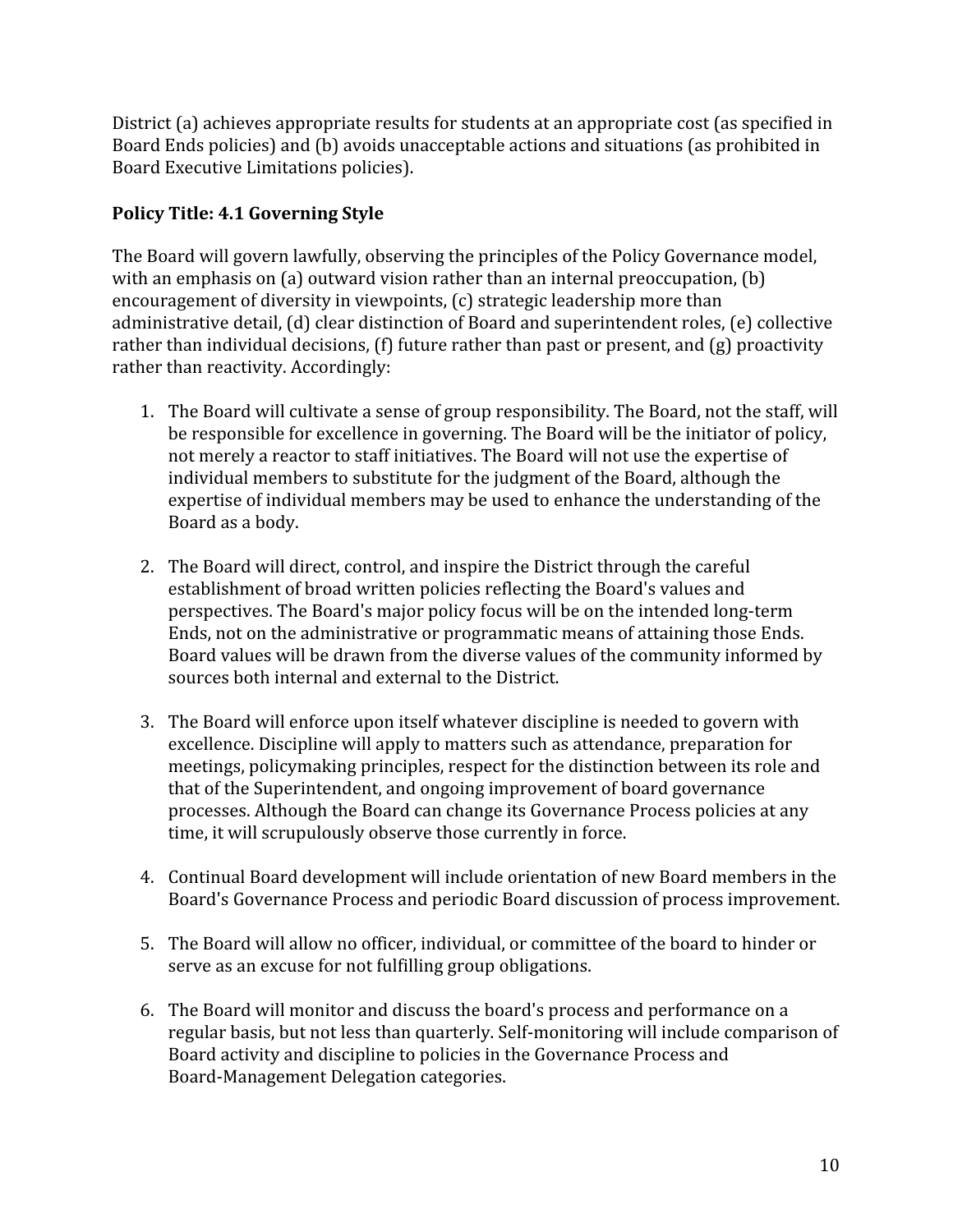#### **Policy Title: 4.2. Board Job Description**

Specific job products of the Board, as an informed agent of the ownership, are those that ensure appropriate District performance. The Board has direct responsibility to:

- 1. Hire, negotiate a contract with, set compensation for, and evaluate the Superintendent.
- 2. Create and maintain the linkage between the community and the District Administration to represent the informed voice of the community. This linkage will include:
	- a. Seeking input regarding community values on issues of Ends and ethics.
	- b. Educating the community on issues impacting the district.
	- c. Reporting to the community on district performance.
	- d. Ensuring the community and other stakeholders who bring non-Board issues to the Board are courteously and respectfully referred to the appropriate process for getting their issue addressed by the District.
- 3. Create and maintain written governing policies that realistically address the broadest levels of all Board and District decisions and situations.
	- a. Ends: District outcomes, impacts, benefits, recipients, and their relative worth (what good for which recipients at what cost).
	- b. Executive limitations: constraints on executive authority that establish the boundaries within which all executive activity and decisions must take place.
	- c. Governance process: specification of how the Board conceives, carries out, and monitors its own task.
	- d. Board-management delegation: how power is delegated and its proper use; the Superintendent's role, authority, and accountability.
- 4. Be familiar with all required policies in effect.

#### **Policy Title: 4.3. Agenda Planning**

The Board will follow a strategic work plan and annual agenda that focuses our attention upward and outward.

- 1. The Board will create, and modify as necessary, an annual calendar that includes
	- a. tasks and events related to its workplan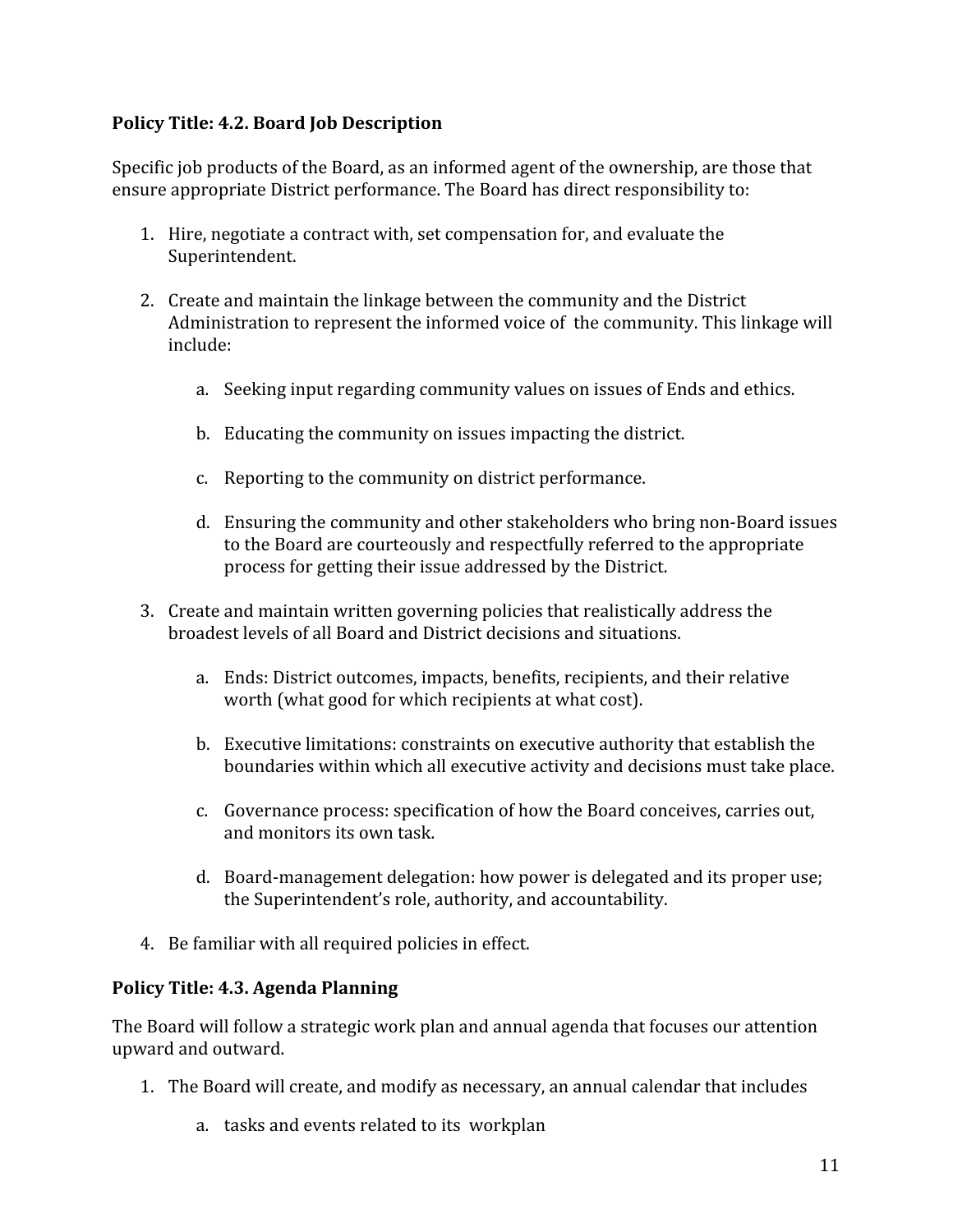- b. a Board training schedule
- c. a monitoring schedule (which will ordinarily include attention to all policies over the course of the year)
- d. the Superintendent evaluation and compensation decisions as outlined in our Board-Management Delegation policies
- 2. Board meeting agendas will be determined by the Board Chair, and may be modified at the meeting by a majority vote of the Board.
	- a. No later than five days prior to warning an agenda, the Chair shall solicit agenda items from other Commissioners.
	- b. Items may be moved out of the consent agenda section at the request of any commissioner prior to approval of the agenda. No motion or vote of the Board is required with respect to a request to move an item out of the consent agenda. When a member of the Board requests that an item be moved out of the consent agenda, the Chair shall decide where to place that item on the agenda.

#### **Policy Title: 4.4. Board Officers and their method of selection**

- 1. To promote efficient and consistent work by the Board, the Board selects three officers: Chair, Vice-Chair and Clerk. The Chair and Vice-Chair must be members of the Board and shall be elected. The Clerk shall be appointed by the Board and need not be a Board member.
	- a. These officers are selected annually during a public meeting in the first week of April. The meeting will be called to order by a Commissioner who is senior in length of continuous service and does not intend to submit their name to be considered for an office.
	- b. The first order of business will be the election of the Chairperson.
	- c. The second order of business will be the election of the Vice Chair.
	- d. The third order of business will be the appointment of the Clerk.
	- e. Elections may be by secret ballot. Nominations will be made from the floor. A nominee must receive a majority vote of the members present for election to office.
	- f. Should any office become vacant between organizational meetings, the Board will use the method of election or appointment set forth above to select a member to serve as Chairperson, Vice Chair, or Clerk until the ensuing organizational meeting. The meeting will then continue with other business as appropriate.
- 2. Board Chair: The Chair, a specially empowered member of the board, ensures the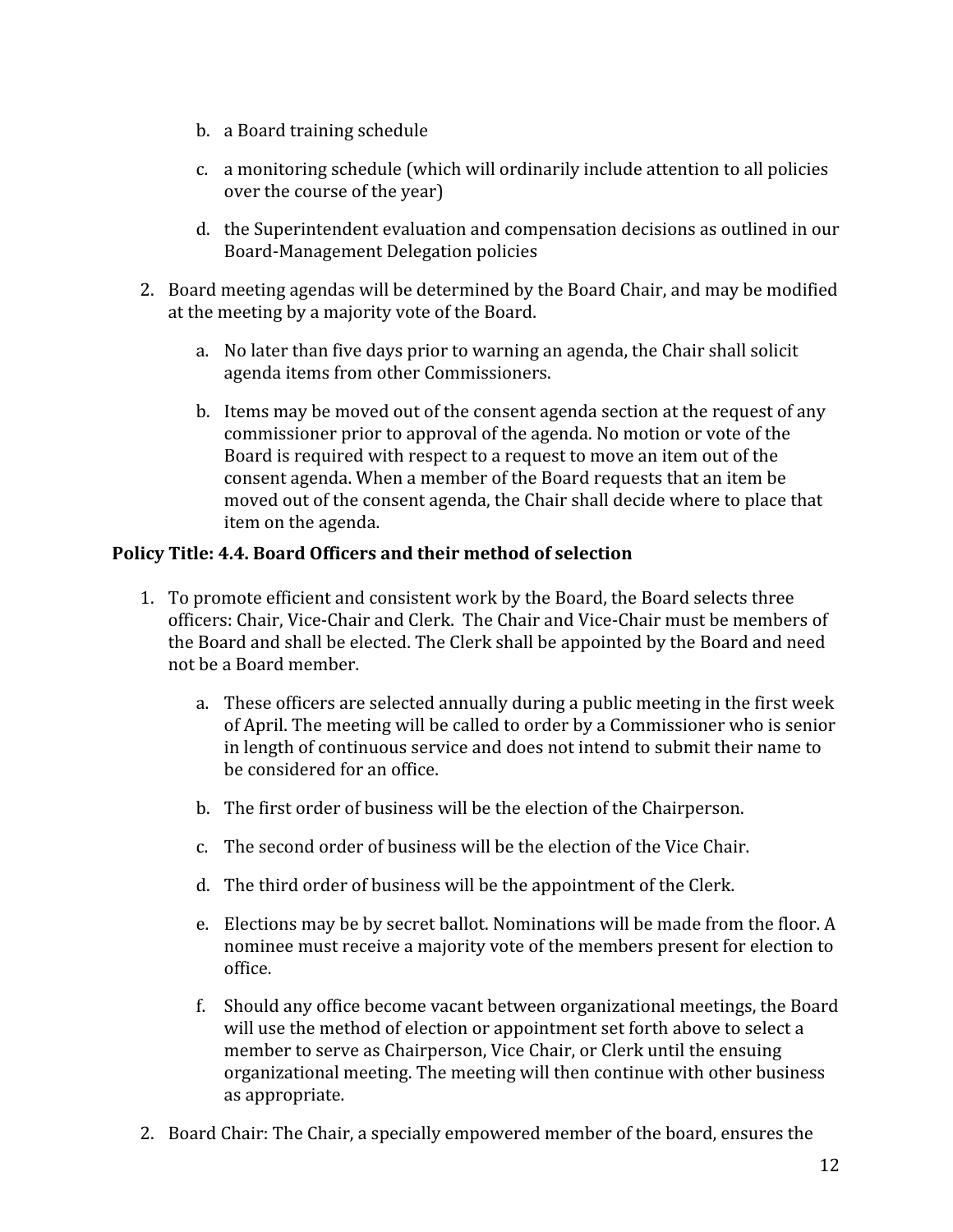integrity of the Board's process and, secondarily, occasionally represents the Board to outside parties. Accordingly:

- a. The assigned result of the Chair's job is that the Board behaves consistently with its own rules and those legitimately imposed on it from outside the District by charter, statute or regulation.
	- i. The Chair will ensure that the Board fulfills its obligations and work to improve the Board's performance.
- b. The Chair may represent the Board to outside parties in announcing Board-stated positions and in stating chair decisions and interpretations within the area delegated to her or him and report such activity at the next meeting of the Board.
- c. The Chair may delegate this authority but remains accountable for its use.
- d. The Chair has no authority to make decisions about policies created by the Board within Ends and Executive Limitations policy areas. Therefore, the Chair has no authority to supervise or direct the Superintendent.
- e. The Chair is empowered to chair Board meetings with all the commonly accepted powers of that position, such as ruling and recognizing.
	- i. Meeting discussion content will consist solely of issues that clearly belong to the Board to decide or to monitor according to Board policy.
	- ii. Information that is neither for monitoring performance nor Board decisions will be avoided or minimized and always noted as such.
	- iii. Deliberation will be fair, open, and thorough but also timely, orderly, and kept to the point.
- 3. Vice Chair: The Vice Chair shall perform the duties of the Chairperson should the Chair be unavailable, or as otherwise delegated by the Chairperson.
	- a. The Chair shall be recognized as unavailable when physically outside of the State or otherwise temporarily unable to take up the issue at hand.
	- b. In case of the resignation or death of the Chairperson, the Vice Chair shall perform such duties as are imposed on the Chairperson until such time as the Board shall select a new Chairperson
- 4. Clerk: The Clerk shall keep a written record of the proceedings of the Board.

#### **Policy Title: 4.5. Board Members' Code of Conduct**

The Board commits itself and its members to ethical and lawful conduct, including proper use of authority and appropriate decorum when acting as Board members.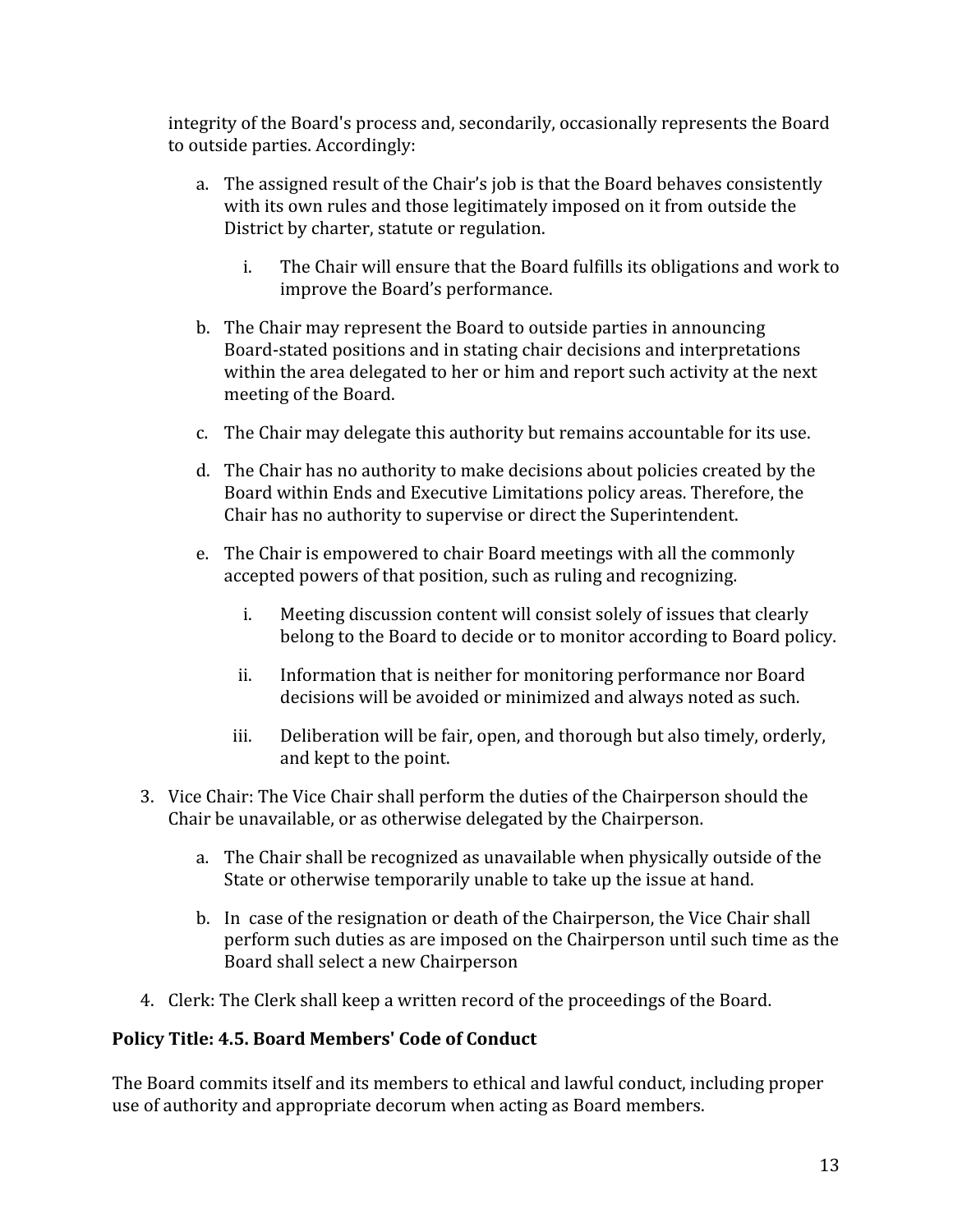- 1. Members must demonstrate loyalty to the District, unconflicted by loyalties to staff, outside organizations, or any personal interests as Parents or Guardians.
- 2. In order to comply with the obligations thus imposed, the Board and its members will adhere to the following standards:
	- a. Board members will be familiar with, and adhere to, those provisions of Vermont education law which define School Board powers and govern Board member compensation and public bidding processes.
	- b. A Board member will do nothing intended to leave the impression that his or her position on any issue can be influenced by anything other than a fair presentation of all sides of the question.
- 3. Members will be properly prepared for, attend, and participate fully in all Board meetings and trainings.
- 4. Members will support the legitimacy and authority of the final determination of the board on any matter, irrespective of the member's personal position on the issue.

### **Policy Title: 4.6. Board Committee Principles**

Board committees, when used, will be used to help the Board accomplish its work (not to help or advise the staff). Board committees are never to interfere with the governance processes codified in these policies.

Accordingly:

- 1. Board committees will be used sparingly and ordinarily in an *ad hoc* capacity.
- 2. In the event that the Board creates a committee, committee expectations and authority will be clearly stated to make sure they do not conflict with authority delegated to the Superintendent
- 3. The committee will not have the power to act for the Board but will make recommendations to the Board. Committee recommendations and reports will become an official part of Board minutes.

# **Policy Title: 4.7. Governance Investment**

Because good governance is essential to the successful achievement of the District's Ends, the board will invest in its governance abilities.

- 1. Appropriate funds shall be allocated each year to ensure that at minimum, Board skills, methods, and supports will be sufficient to ensure governing with excellence.
	- a. Training will be used to orient new members, as well as to maintain and